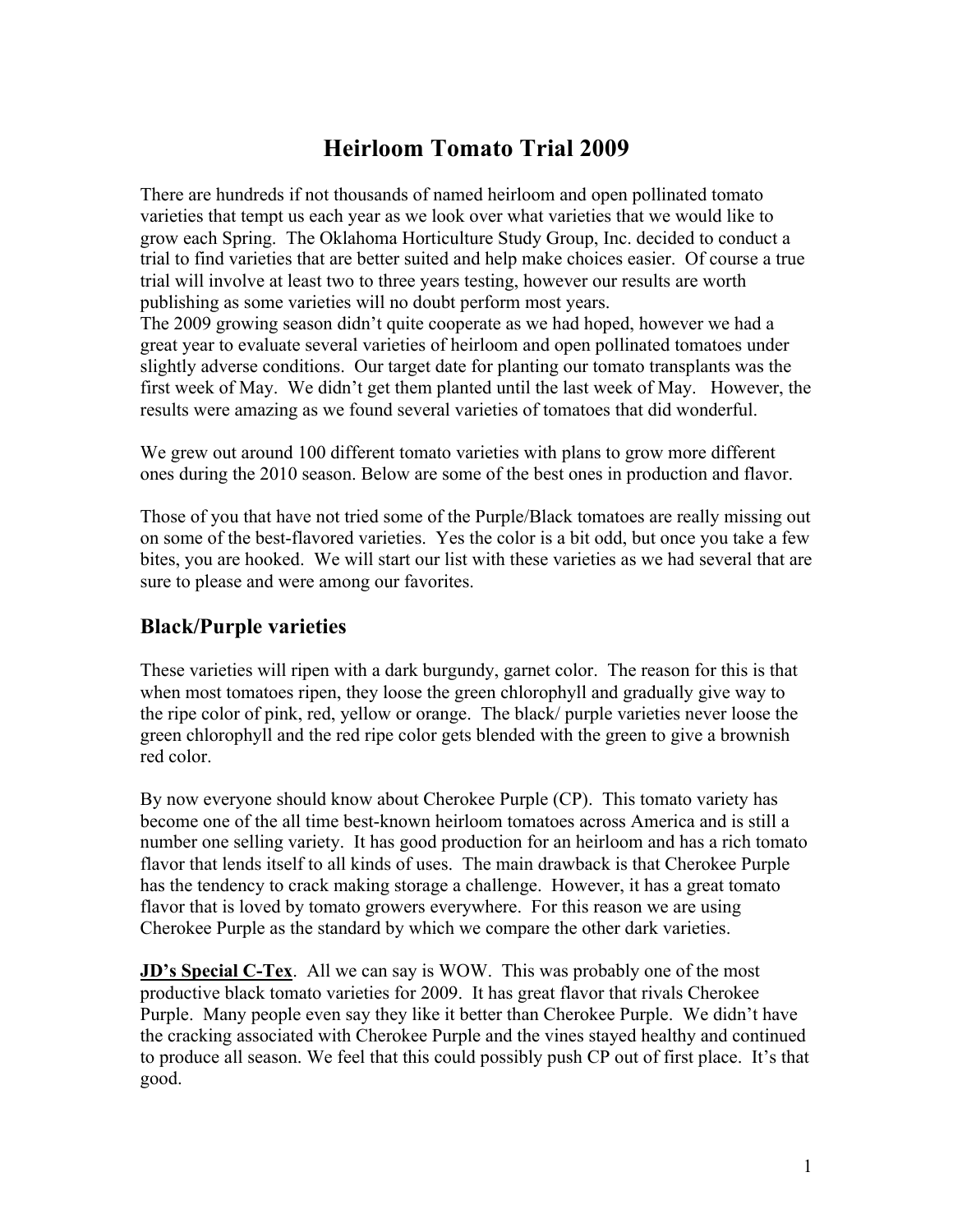**Indian Stripe.** Most heirloom tomato experts consider this heirloom a strain of the Cherokee Purple. It was very productive, didn't crack as bad as CP and has great flavor. It was smaller than CP with fruit in the 10 to 12 ounce range but produced more fruits per cluster than CP. The fruit color when ripe is not as dark as CP.

**Sara Black.** This German heirloom lived up to its reputation for being an excellent variety. Good production of medium sized 8 to 12 ounce fruit with excellent, rich deep flavor, some sweetness and smokiness and extra complex flavors. Some say this is the best flavored black. We rate it up at the top. We didn't experence any cracking; however it is reported to have some slight craking depending on the season.

**Spudakee.** This is a potato leafed version of Cherokee Purple. In all respects it is just like CP, however we had slightly better production with less cracking. We have found that in most cases potato leafed tomato varieties are better producing, better disease resistance and overall better plants. If you grow CP, give Spudakee a try and judge for yourself.

**Gary 'O Sena** We were blown away with this tasty, beautiful potato leafed tomato. It made some of the most beautiful sliced tomatoes with a rich deep garnet red color we have ever seen. Large 14 to 16 ounce fruit ripen in about 70 to 75 days and have a great rich flavor. Some can even weigh more than a pound.

## **Red Varieties.**

While there are many red tomato varieties and many good ones, we were thrilled to find some "new to us" varieties that did exceptionally well. We have always known that Brandywine Red, and Sioux have been some of our best-rated red varieties of open pollinated/heirloom tomatoes. But we were excited for find even more to add to the list. We hope you will try some of these varieties that were amazing.

**Neve's Azorean Red.** This was truly our best "new to us" red variety for 2009. The vines were amazingly healthy and disease free. It had great production and good flavor. This heirloom tomato produced large beefsteak type fruit in the 10 to 16 ounce range. It produced beautiful crack free fruit with little to no culls.

**Box Car Willie**. We knew that this tomato is a great variety for Oklahoma. However, We feel it needs mentioning again. It produced very well with crack free, blemish free fruit. Box Car Willie averages medium size fruit in the 6 to 12 ounce range.

**Mule Team.** Mule team is very similar to Box Car Willie. Large, up to 1-pound fruit with great flavor and good production.

**Bloody Butcher**. This potato leafed variety was our first tomato to ripen. It can ripen in as little as 55 days. Not a big tomato but was very flavorful. 1 to 3 ounce salad type fruit that closely resembles the variety Stupice. Deep dark red color. For those that "Must" have the first ripe tomato on the block.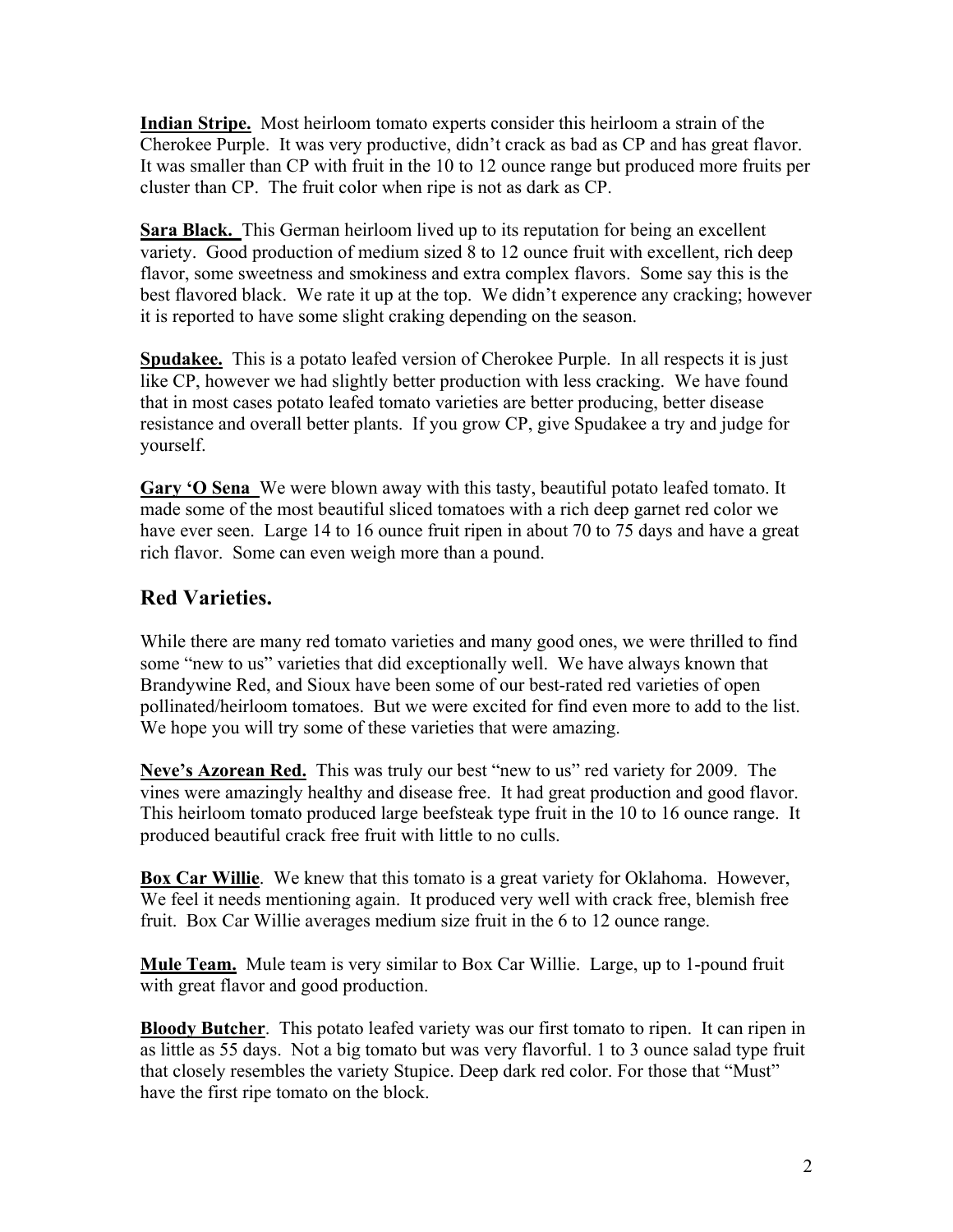**Herman's Special.** This was a new variety sent to us by Dr. Carolyn Male author of *100 Heirloom Tomatoes for the American Garden*. It was a very productive Red tomato in the 10 to 14 ounce range. Blemish and crack free. Makes a good container plant.

**Magnum Beefsteak**. This large red beefsteak had good production and very healthy vines that resisted disease and insects better than some. Good flavor. The vines were very vigorous but remain shorter than most and might be a good choice for growing in containers.

**Bulgarian Triumph**. We were very pleased with this Bulgarian family heirloom. 2-4 oz fruit with excellent sweet flavor, very good yield, one of our favorite small red tomatoes. Tomatoes are in clusters of 5 to 6.

**Mountain Princess**. This tomato had a very good yield of 3 to 6 ounce fruit with good flavor. Makes a great slicer and canning tomato too.

#### **Pink Varieties**

The most poplular pink variety for flavor is the Legenadary Brandywine. However it has the reputation for very low production, expecially here in Oklahoma. Pink varieties have clear skin, while red varieties have yellow skin. Once sliced on a plate, you really can't tell much difference in color between the two..

**Earl's Faux** This is a potato leaf Heirloom tomato just like Brandywine. It was similer in taste to brandywine, but had good production. The only draw back we found is that it did split after a long dry spell followed by a heavy rain. Fruits picked as they start to flush color and allowed to ripen in the kitchen will prevent the splitting.

**Randy's Brandy.** This variety has the brandywine flavor and great production of 4 to 6 ounce fruit. Randy's Brandy was selected from Brandywine Cherry (another "Must Grow" variety) for size by Randy Fleming of Coweta, Oklahoma.

**Royal Hillbilly.** Royal Hillbilly is one of the varieties that have become a mainstay in the garden now. It was developed by the late Darrell Merrell of Tulsa, OK and is getting rave reviews all across the U.S. It is dependable and produces an abundance of tomatoes on smaller growing vines.

#### **Yellow/Orange Varieties**

**Kellogg's Breakfast.** This gold/orange variety was simply wonderful and produced an abundance of large fruit with excellent flavor.